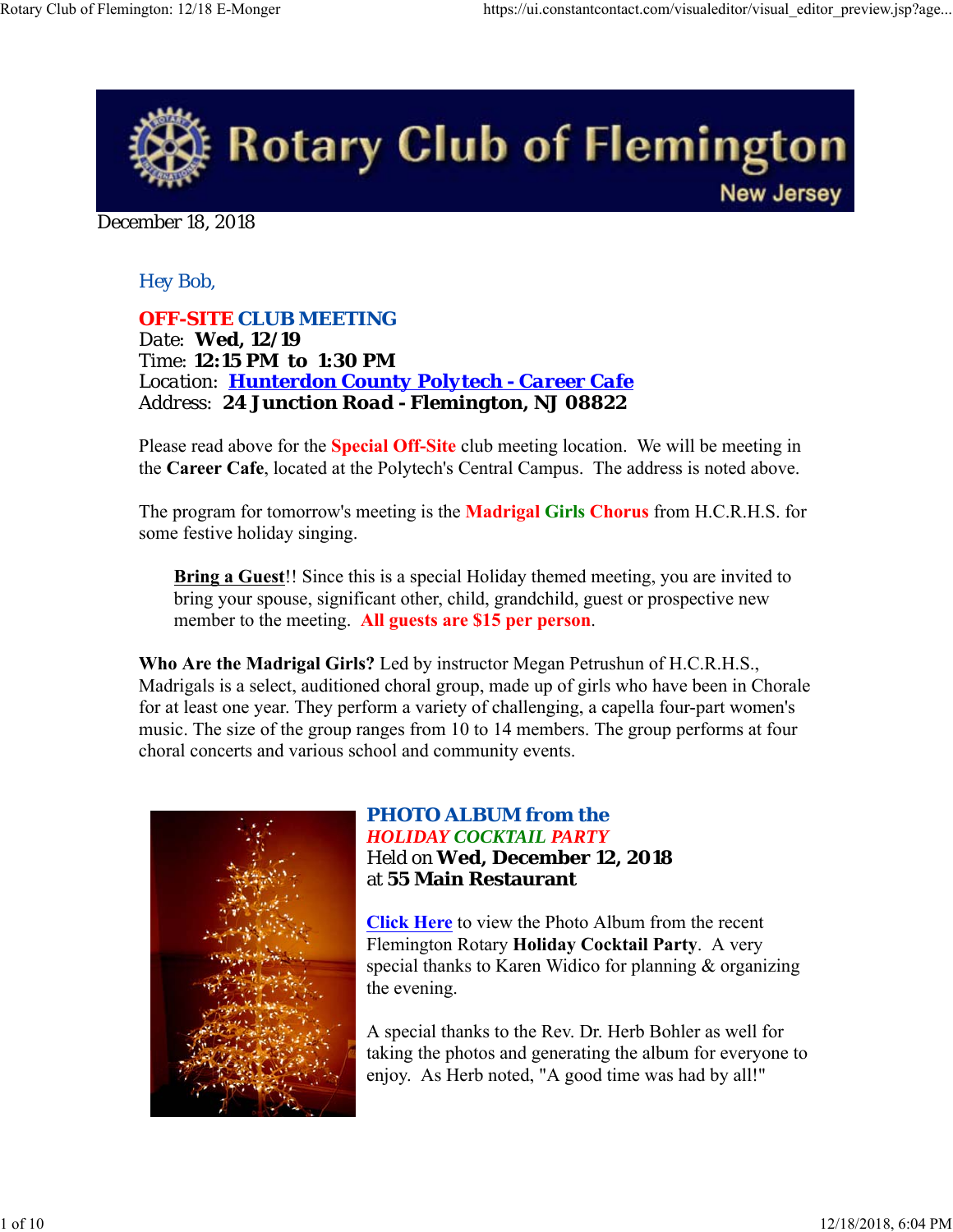

### *Rotary Club of Flemington OFF-SITE MEETINGS for December 2018*

During the month of December, Al Fresco's is busy hosting various Holiday parties. Therefore, the December 2018 Flemington Rotary meetings will be held **off-site**. We will resume meetings back at Al Fresco's on Wed, January 2, 2019. The following is the

list of off-site meetings for December:

Wed, 12/05: **OFF-SITE** lunch meeting at **Viva Mexico.**

Wed, 12/12: **OFF-SITE** evening **Flemington Rotary Holiday Cocktail Party** at **55 Main Restaurant** (6pm). (*Note there is NO regular noon meeting on this day*). Wed, 12/19: **OFF-SITE** lunch meeting at the **H.C. Polytech Careers Cafe** in their Central Campus. The program will be the **Madrigal Girls Chorus** from H.C.R.H.S. for some festive singing.

Wed, 12/26: **NO Meeting**. (*This meeting between the Holidays is canceled*)

# *Holiday Message from JOHN ZULLO* **From Tuesday, 12/18/2018**

I will NOT be at tomorrow's meeting. All is well with us, and Betty is doing much better. Our Christmas plans are made to spend Holidays at my son's home here in Flemington.

Please convey our best wishes to all our Rotary friends and family for a Merry Christmas and a Happy New Year.

John and Betty Zullo



### *Celebrate the 60th Anniversary of HERB BOHLER's two (2) Famous Recordings* Recorded December 5, 1958

If you didn't know, two weeks ago was the 60th Anniversary of Herb Bohler's famous two recordings. They are **Annabelle** and **True to You**, which were recorded on Dec. 5, 1958.

They have been available on YouTube for a few years now, including photos.

**Click Here** to listen to **Annabelle** on YouTube.

**Click Here** to listen to **True to You** on YouTube.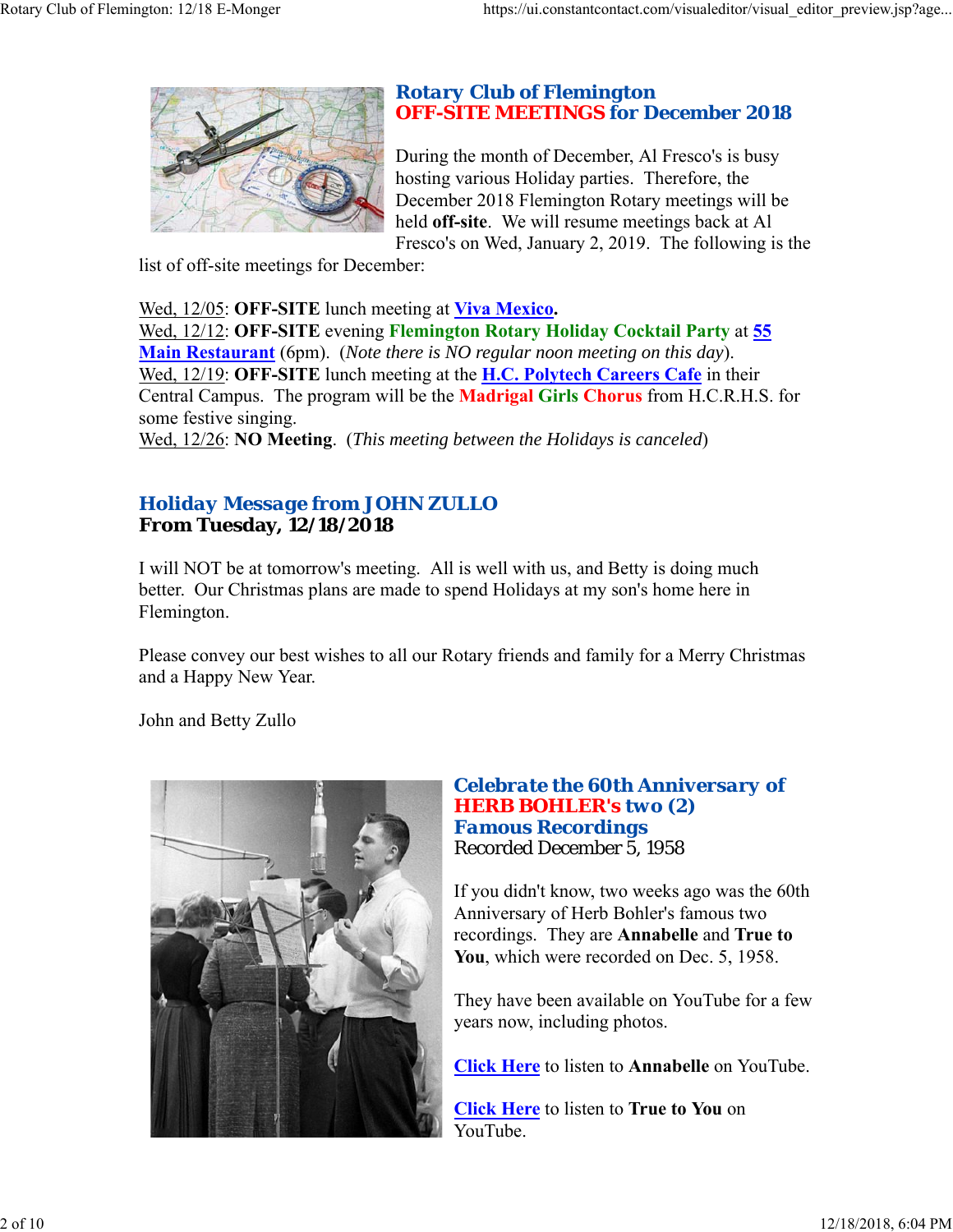Happy Anniversary, Herb!

# *Fred Hyatt Update* **From Thursday, 11/15/2018**

We wanted to pass along the news that we heard an update from Maryanne Hyatt, who is Fred Hyatt's wife. Fred had a nasty fall nearly three weeks ago. When he fell, he broke his collar bone, nose and front teeth. He spent four nights in the Hunterdon Medical Center and is now at the Rolling Hills Care Center.

Joe Ziegler very nicely made the trip to Rolling Hills today to visit with Fred and let him know that we are all concerned about him. Joe noted that Fred is in good spirits and was happy to hear his Rotarian friends were concerned for his well-being. Fred is in room N4. Note that the phone in Fred's room is not working. He plans on being there for another couple of weeks although he will be able to go home on Thanksgiving day to have dinner with his family before returning to Rolling Hills. Fred told Joe that his son brought along a laptop yesterday and that Fred was able to see his emails for the first time since being there. For future use, Fred's home phone number is (908) 824-7164. He does/would like to have visitors and understands that it might be difficult for people to make the trip to see him.

If you are able to take some time and reach out, Fred would love to hear from you. So you have it, Fred's email is: fdhyatt@snet.net

## *RIDES for JOHN ZULLO* **From Sandy Clark Updated 12/18/2018**

The following is an updated schedule for driving John Zullo to Wednesday Rotary meetings during the next several weeks. This will be revised as necessary in each weekly E-Monger. Scheduled drivers should contact Sandy Clark at least 24 hours before the Wednesday meeting if they are unable to drive. At the same time, John will call the scheduled driver at least a day in advance if he does not plan to attend the meeting.

### **Schedule of Drivers for John Zullo**:

- Dec. 19 No ride needed this week.
- Dec. 26 -- No meeting this week --
- Jan. 2 Dick Stothoff
- Jan. 9 Harry Mazujian
- Jan. 16 Sandy Clark



*About Interact Club at H.C.R.H.S* From **Harry Mazujian**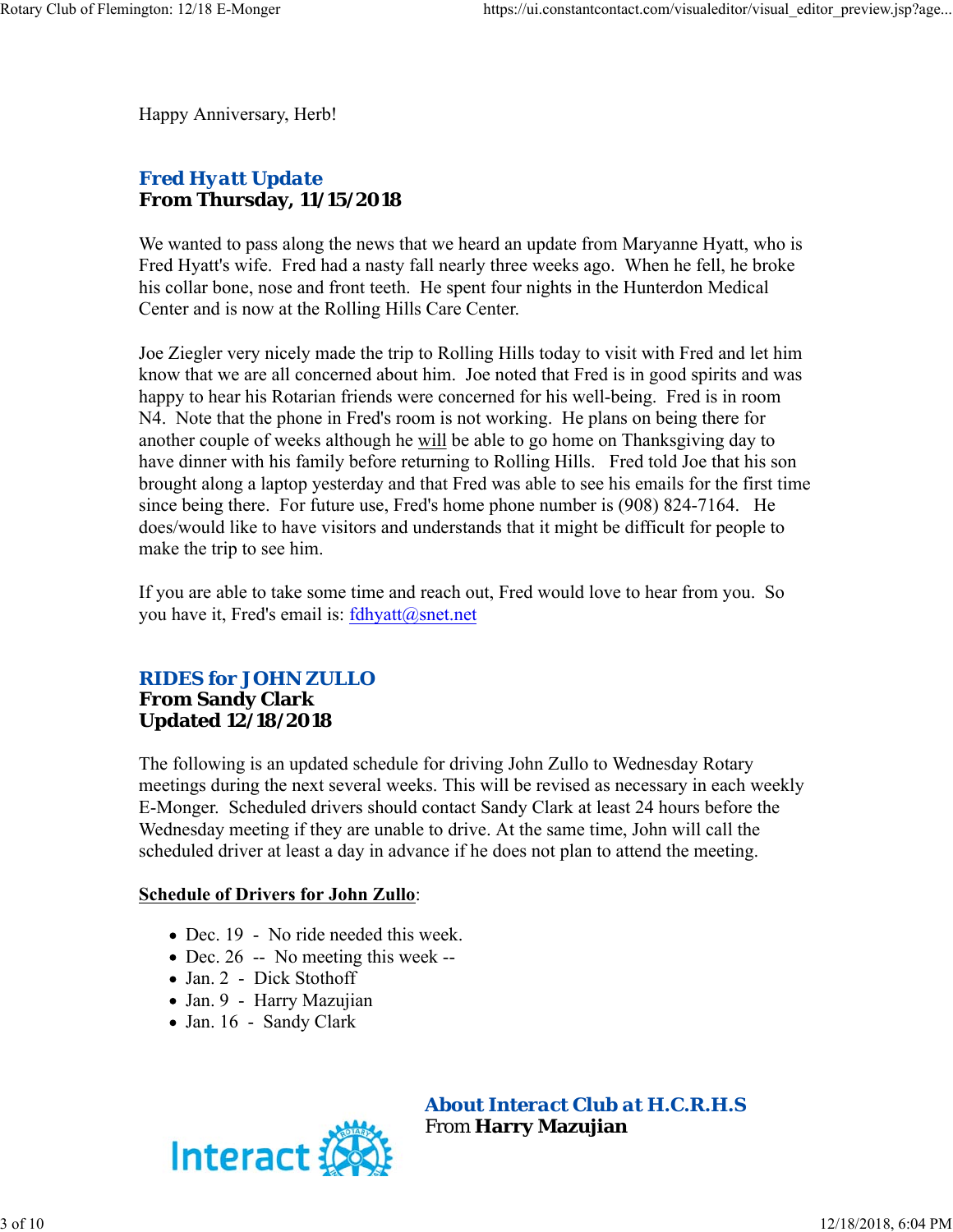# Update on 11/21/2018

Ann Del Campo and Harry Mazujian wanted to share the following Interact Club dates:

The following are **Upcoming Interact Events**:

Fri, 2/8 at TBD: Valentine's Bingo with residents at Rolling Hills Care Center. Mon, 2/11 at TBD: Rotary Soup Cook Off at Hunterdon Central.



# *Follow Us on Facebook*

The Rotary Club of Flemington is on Facebook with two (2) different Facebook pages! One page is for all information about the Rotary Club of Flemington. The second page is

dedicated to the BeerFest event. Click the links below to access our Facebook pages:

- Rotary Club of Flemington, NJ
- Flemington Rotary BeerFest



### *The Flemington Rotary MEMBER DIRECTORY Is Updated on the Website*

A PDF copy of the Club Directory kept on the club website, located on the password protected "**Members Only**" page. To access this, simply goto

**www.FlemingtonRotaryNJ.org** and click on "Members

Only" in the upper left. The page is password protected. If you do not have the password, simply email us and request it.

If you see any updates that need to be made (a change of address, email, phone number, something is not listed correctly, etc.), please email Sandy Clark and request any changes to be made. **Click Here** to generate an email to Sandy.



# *SPEAKERS & PROGRAMS BEING SOUGHT*

**Jeff Moore**, our Program Chair, is looking for speaker & program ideas for upcoming meetings. If you have any leads, please pass them onto Jeff, who will follow-up to schedule the speaker.

**Click here** to generate an email directly to Jeff.



*HUNTERDON COUNTY CHAMBER OF COMMERCE*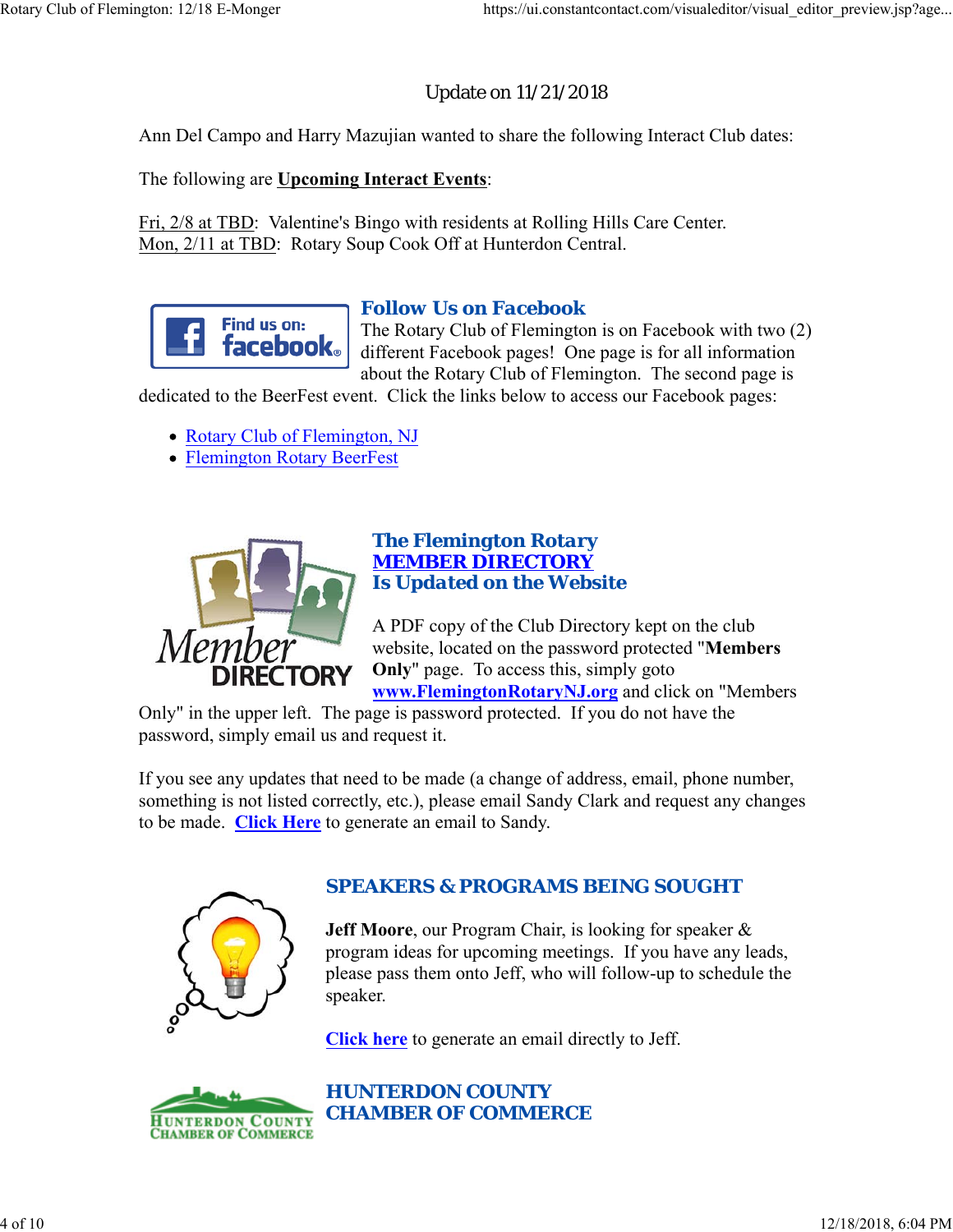As you know, the Rotary Club of Flemington is a member of the H.C. Chamber of Commerce. This enables all Rotarians the ability to attend a Chamber function as a "member". If someone asks you what your business is, you would explain that you are a member representing the Rotary Club of Flemington. **Click Here** to visit the Chamber website for a listing of upcoming events.

# *ROTARY DISTRICT 7475 NEWS*

**Click Here** to read the current news from our Rotary District 7475.

# *UPCOMING DATES TO NOTE:*

December 2018: **\*\*Refer to the Article Above for the list of Off-Site Meetings during the month of December 2018**.

Wed, 1/02: TBA. Wed, 1/09: Chris Phelan will discuss opportunities for and challenges to growth and progress in Hunterdon County. Wed, 1/16: TBA. Wed, 1/23: TBA. Wed, 1/30: **Evening Cocktail Party**. (*There is NO noon club meeting this day*).

**Next RCOF Board Meeting:** Wed, TBA at 5:30 PM (Usually the 3<sup>rd</sup> Wed). **Next BeerFest Meeting:** Wed, 1/23 at 6:30 PM (Usually the 3<sup>rd</sup> Wed). Next Membership Meeting: Wed, TBA at 1:30 PM (Usually the 2<sup>nd</sup> Wed).

# **Upcoming RCOF Club Events, Fundraisers, Fellowship Events, Etc**.:

12/9 (Sun): Flemington Holiday Parade at 5pm 2/11 (Mon): Hunterdon County Rotary Soup Cook-Off

**Rotary District 7475 Events & Functions:**

TBA.

# *COMMITTEE LIST:*

**Click Here** to download the listing of all current Club Committee's and its members.

# *"MEMBERS ONLY" WEBSITE:*

# **Click Here for the Members Only section of the website to find:**

- 1) The "Membership Proposal Form" to propose a new member.
- 2) New Member Information.
- 3) An Online Copy of the Club Membership Directory.
- 4) A Link to All Photos Albums of the Club.

# *ROTARY WEBSITE LINKS:*

Rotary International: **www.Rotary.org** Rotary District 7510: **www.RotaryNJ.org**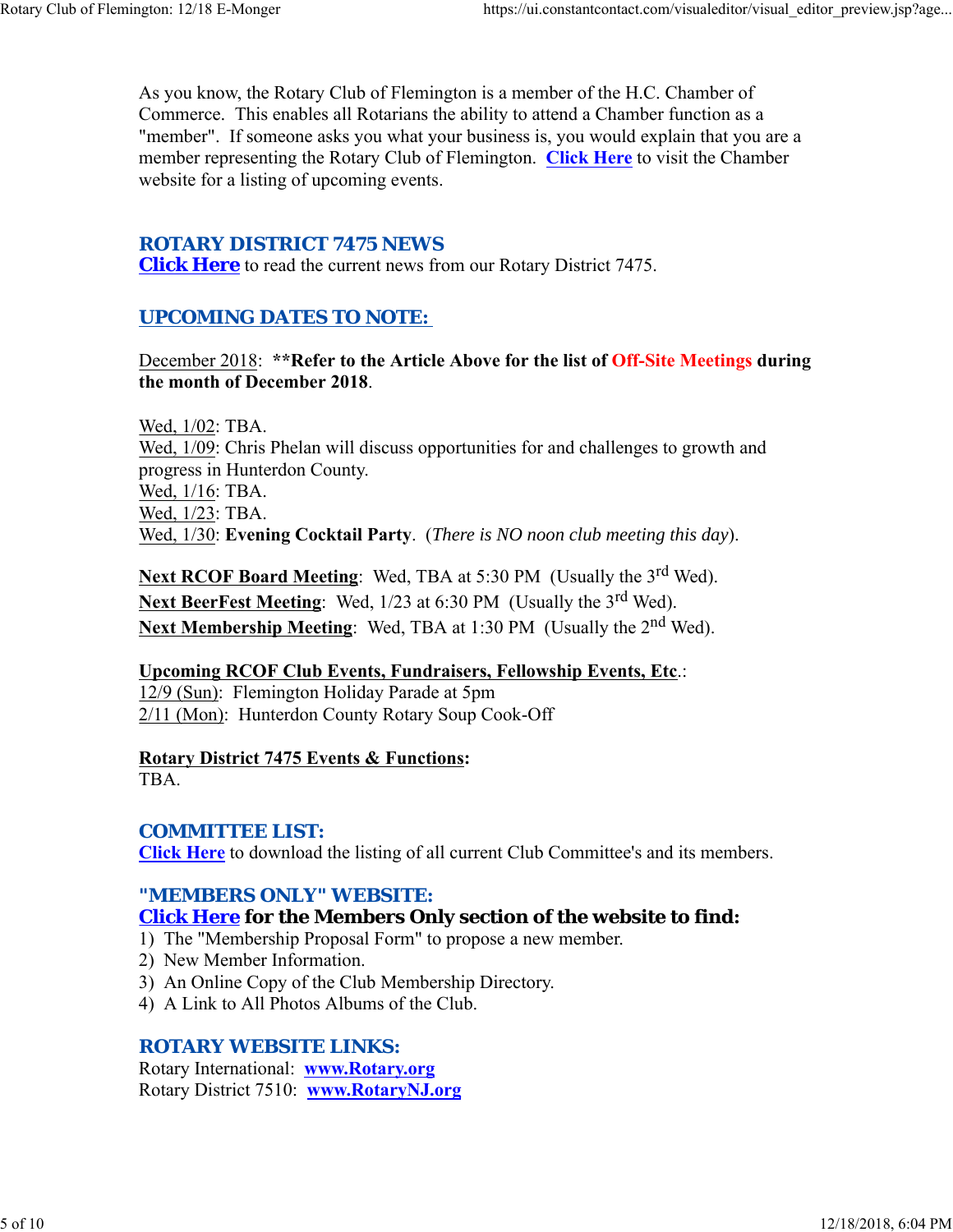### *NEARBY ROTARY CLUB MEETINGS:*

As A Rotarian, you are Welcome to attend a Rotary Club meeting anywhere in the world. Click here for the Rotary Club Locator App. Or see below for some local meetings:

#### Mondays

**Lambertville/New Hope** (6:30 pm) - Lambertville Station Restaurant; 11 Bridge Street, Lambertville NJ 08530

#### Tuesdays

**Whitehouse** (12:15 pm) - The Rail; 157 Main Street, Whitehouse Station, NJ 08889 **Princeton** (12:15 pm) - The Nassau Club; 6 Mercer Street, Princeton, NJ 08540

### Wednesdays

**Branchburg Township** (7:30 am): Stoney Brook Grille; 1285 Route 28, North Branch, NJ 08876

**Flemington** (12:15pm): Al Fresco's Restaurant; 100 Reaville Ave, Flemington, NJ 08822 **Hillsborough Township** (6:15 pm): The Landing Restaurant; 311 Amwell Road, Hillsborough, NJ 08844

#### Thursdays

**Clinton Sunrise** (7:30 am): Clinton Fire House; Old Hwy. 22 & New Street, Clinton, NJ 08809

**Montgomery/Rocky Hill** (7:30am): Cherry Valley Country Club; 125 Country Club Drive, Skillman, NJ 08558

**Somerville/Bridgewater** (12:15 pm): Raritan Valley Country Club; 747 State Route 28, Bridgewater, NJ 08807

**Trenton** (12:15 pm): Trenton Country Club; 201 Sullivan Way, West Trenton, NJ 08628

### Fridays

**North Hunterdon** (12:15 pm): Mountain View Chalet; 154 Route 173, Asbury, NJ 08802

**Princeton Corridor** (12:15pm): Hyatt Regency; 102 Carnegie Center, Rt. 1 North, Princeton, NJ 08540

#### eClub

**Rotary eClub of Hunterdon Horizon**: View website for meetings or online makeups.

# RI President's Call for Action in **2018-2019**: **"Be the Inspiration" Rotary Club of Flemington - Our 95th Year**

Founded October 3, 1923 \* Charter #1529 \* District 7475

| Club President     | Nik Kritharis       |
|--------------------|---------------------|
| President-Elect    | Ann del Campo       |
| Secretary          | <b>Kyle Fogarty</b> |
| Treasurer, General | <b>Terry Ownes</b>  |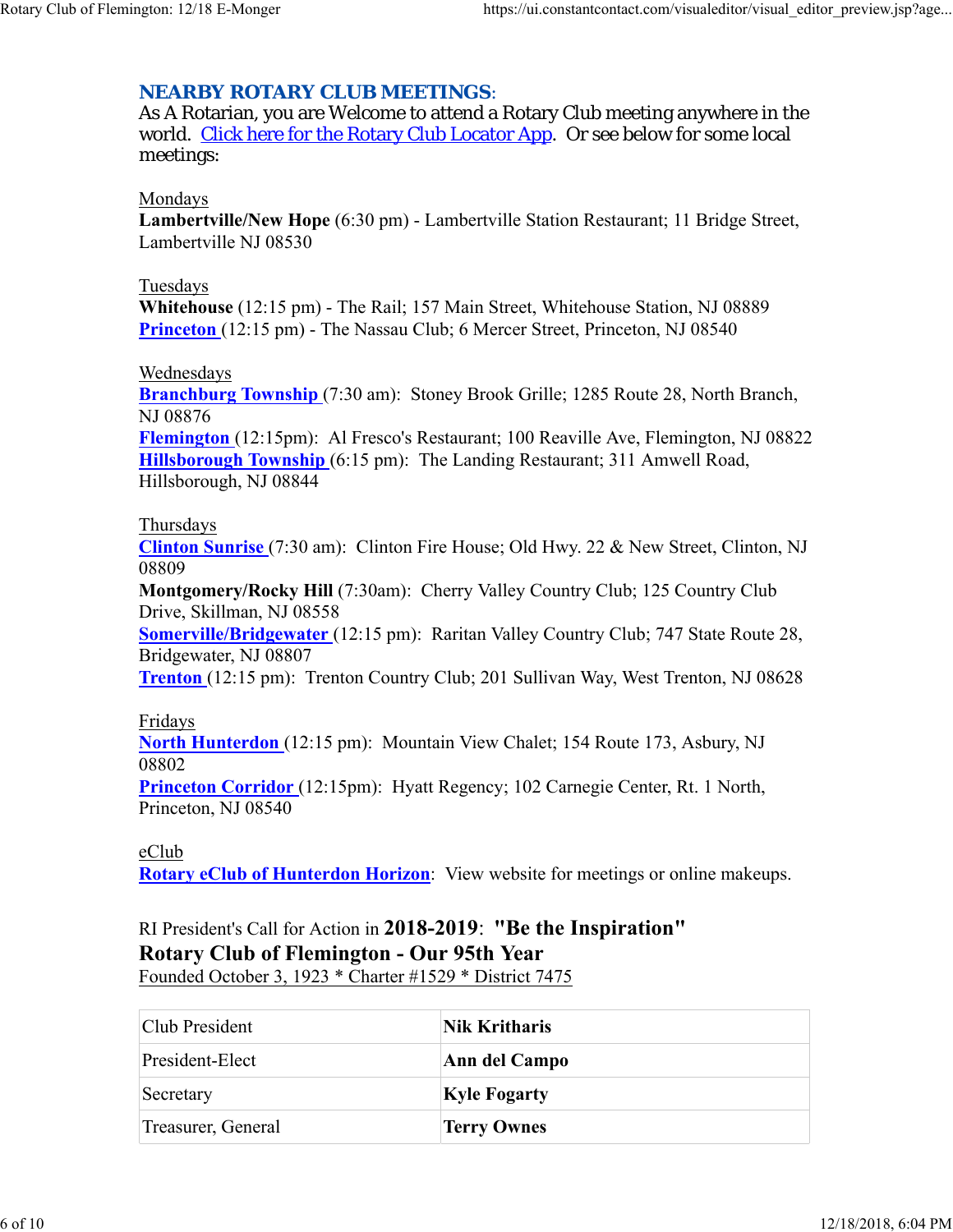| Treasurer, Lunch                         | <b>Ken Skowronek</b>                   |
|------------------------------------------|----------------------------------------|
| <b>Board Member</b>                      | Kim Metz (immediate Past-President)    |
| <b>Board Member</b>                      | <b>Sandy Clark</b>                     |
| Board Member                             | D.J. Wright                            |
| Sergeant-at-Arms                         | <b>Tom Fisher</b>                      |
| R.I. President                           | Barry Rassin (New Providence, Bahamas) |
| District Governor (DG)                   | <b>John Wilson</b> (Newark)            |
| District Governor Elect (DGE)            | <b>Ray Freaney (Madison)</b>           |
| District Governor Designee (DGD)         | M. Ann Walko (Watchung-Warren)         |
| <b>Assistant District Governor (ADG)</b> | ***** $(***)$                          |

Club Meetings: **Wednesday, 12:15 pm, Al Fresco's** 100 Reaville Avenue - Flemington, NJ 08822





**MISSION STATEMENT:** The mission of Rotary International is to assist and guide Rotarians and Rotary clubs to accomplish the Object of Rotary to ensure Rotary's continuing relevance and to help build a better world, emphasizing service activities by individuals and groups that enhance the quality of life and human dignity, encouraging high ethical standards, and creating greater understanding among all people to advance the search for peace in the world.

**THE OBJECT OF ROTARY:** The object of Rotary is to encourage and foster the ideal of service as a basis of worthy enterprise and, in particular, to encourage and foster:

**1st**: The development of acquaintance as an opportunity for service;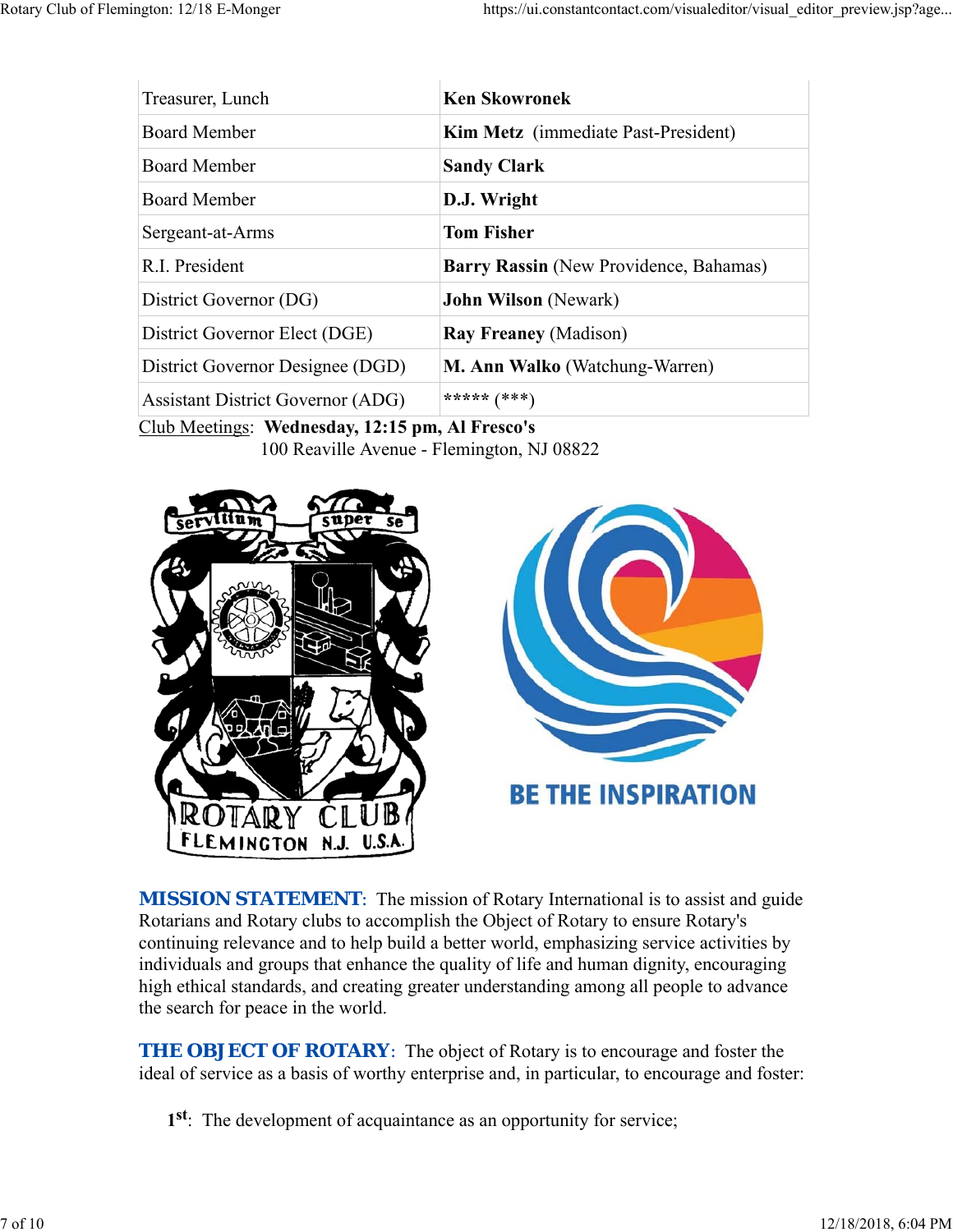**2nd**: High ethical standards in business and professions, the recognition of the worthiness of all useful occupations, and the dignifying of each Rotarian's occupation as an opportunity to serve society;

**3rd**: The application of the ideal of service in each Rotarian's personal, business and community life;

**4th**: The advancement of international understanding, goodwill, and peace through a world fellowship of business and professional persons united in the ideal of service.

### **THE 4-WAY TEST:** "Of the things we think, say or do:

- **1st**: Is it the Truth?
- 2<sup>nd</sup>: Is it Fair to all concerned?
- **3rd**: Will it build goodwill and better friendships?
- **4th**: Will it be beneficial to all concerned?"

### *ROTARY's AVENUE'S OF SERVICE*:

**1)** Through **Club Service**, we have fun, build lasting friendships, and make sure that our club runs well.

**2)** Through **Vocational Service**, we volunteer our professional skills to serve others and promote integrity in everything we do.

**3)** Through **Community Service**, we address local needs and work with our community to bring lasting improvements.

**4)** Through **International Service**, we meet humanitarian needs around the globe and promote world understanding and peace.

**5)** Through **Youth Service**, we work with young people to help them become the next generation of leaders, visionaries, and peacemakers.

# **2018-2019 CLUB MEMBER ROSTER Rotary Club of Flemington, NJ**

Current Number of Members: 37

| <b>Rotarian</b>                   | <b>Member Since</b> | <b>Classification</b>                    |
|-----------------------------------|---------------------|------------------------------------------|
| Bohler, Herbert C. (Herb)         | 1977                | <b>Specialty Advertising</b>             |
| Chittenden, Robert L. (Bob)       | 2003                | M.E.F.P. Consulting Engineering          |
| Clark, Arthur L. (Sandy)          | 1987                | Printing                                 |
| Davidson, James G. (Jim)          | 2002                | <b>Rubber Products</b>                   |
| del Campo, Ann                    | 2016                | Scientist & Farmer                       |
| Ferrari, Frederick J. (Fred)      | 1964                | Orthodontia                              |
| Fisher, Charles H. (Charlie)      | 1961                | <b>Funeral Services</b>                  |
| Fisher, Thomas H. (Tom)           | 2012                | <b>Property &amp; Casualty Insurance</b> |
| Fogarty, Kyle M.                  | 2017                | <b>Financial Advisor</b>                 |
| Harrison, Jeffrey (Jeff)          | 1996                | Psychotherapy                            |
| Hyatt, Frederic D. (Fred)         | 2017                | Retired - Aerospace                      |
| Kamnitsis, Christopher P. (Chris) | 2001                | <b>Financial Planning</b>                |
| Kritharis, Nikolaos (Nik)         | 2016                | Dentistry                                |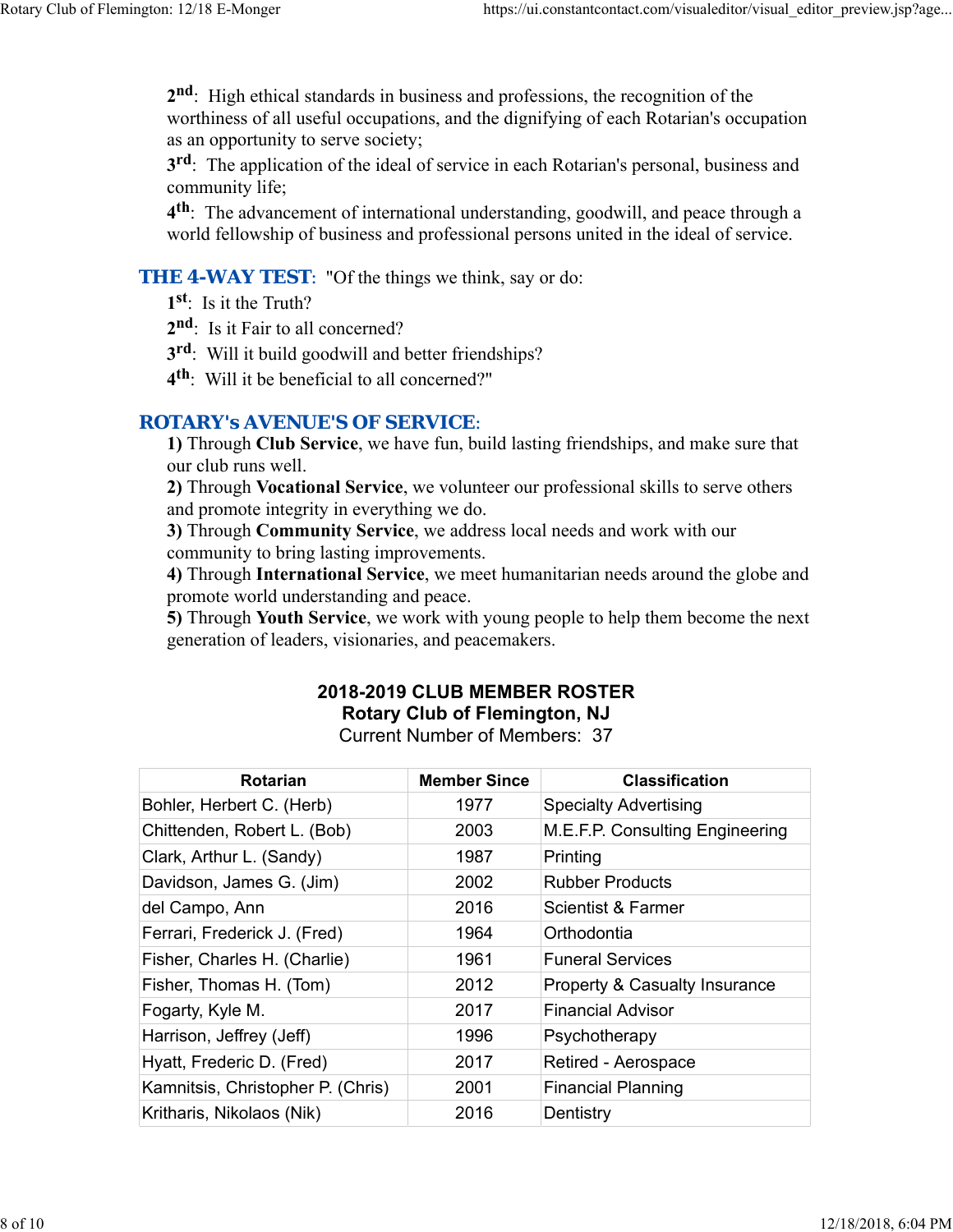| Liebross, Ira                  | 1997 | <b>Family Medicine</b>            |
|--------------------------------|------|-----------------------------------|
| Loew, Darren                   | 2002 | Orthodontics                      |
| Martin, Teresa (Terry)         | 1993 | Solid Waste/Recycling             |
| Mazujian, Harry                | 2004 | Clergy                            |
| McWilliams, Nancy              | 1992 | Psychotherapy                     |
| Metz, Kim                      | 2007 | <b>Technical Education</b>        |
| <b>Moore, Jeffrey (Jeff)</b>   | 2018 | <b>Education - Secondary</b>      |
| Muller, George D.              | 1964 | <b>Cut Glass Manufacturing</b>    |
| Newland, Robert D. (Bob)       | 1998 | Insurance                         |
| Ownes, Terry M.                | 1987 | <b>Floor Covering</b>             |
| Phelan, Christopher J. (Chris) | 2009 | <b>Chamber Of Commerce</b>        |
| Randolph, R. Wayne             | 1982 | <b>Veterinary Medicine</b>        |
| Ruberto, Johanna S.            | 2016 | <b>High School Administration</b> |
| Schaible, R. Michael (Mick)    | 1998 | <b>Appraisal Services</b>         |
| Skowronek, Kenneth J. (Ken)    | 1994 | <b>Family Law</b>                 |
| Sollner, Richard F. (Dick)     | 1962 | Air Transportation                |
| Stothoff, Richard H. (Dick)    | 1966 | <b>Sanitary Engineering</b>       |
| Widico, Karen A.               | 1997 | <b>Public Health Services</b>     |
| Williams, Gwen                 | 1991 | Purchasing/Manufacturing          |
| Wise, Robert (Bob)             | 1992 | <b>Hospital Administration</b>    |
| Woske, Harry                   | 1977 | Cardiology                        |
| Wright, Daniel J. (D.J.)       | 2003 | <b>Funeral Services</b>           |
| Ziegler, Joseph E. (Joe)       | 1988 | <b>Investment Advisor</b>         |
| Zullo, John J. (Johnnie)       | 1987 | <b>Chemical Engineering</b>       |

Yours in Rotary Service, Bob Chittenden

### **Rotary Club of Fleminton, NJ**

PO Box 751 - Flemington, NJ 08822 www.FlemingtonRotaryNJ.org

Providing "Service Above Self" Since 1923



Rotary Club of Flemington, NJ, USA, PO Box 751, Flemington, NJ 08822

SafeUnsubscribe™ {recipient's email}

Forward this email | Update Profile | About our service provider Sent by bchittenden@jarengineering.com in collaboration with